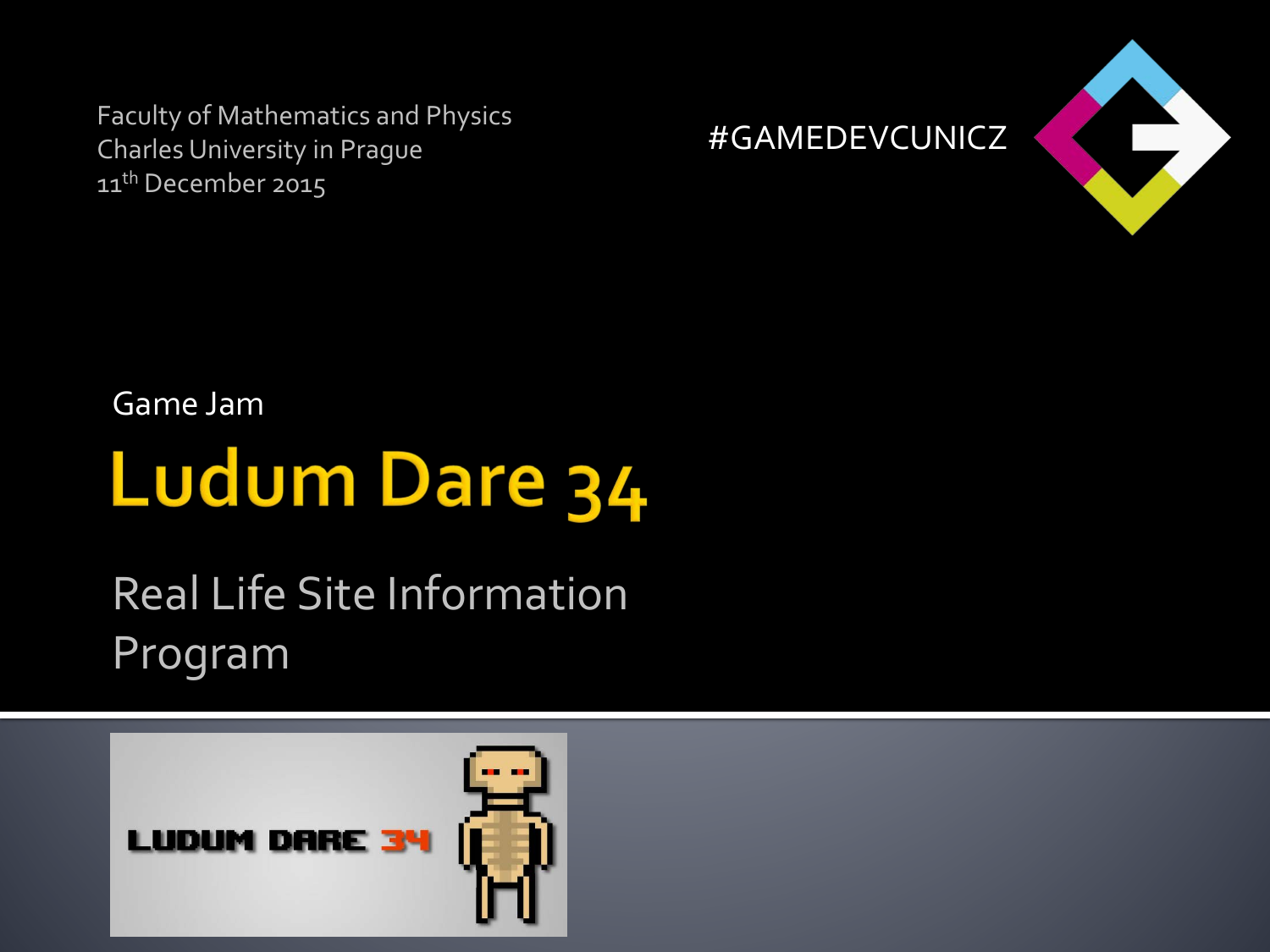## **Links** Quick reminder



**Ludum Dare Webpage** <http://ludumdare.com/compo/> Be sure to register there!

**Twitter**

Watch out for #ludumdare and #ld34

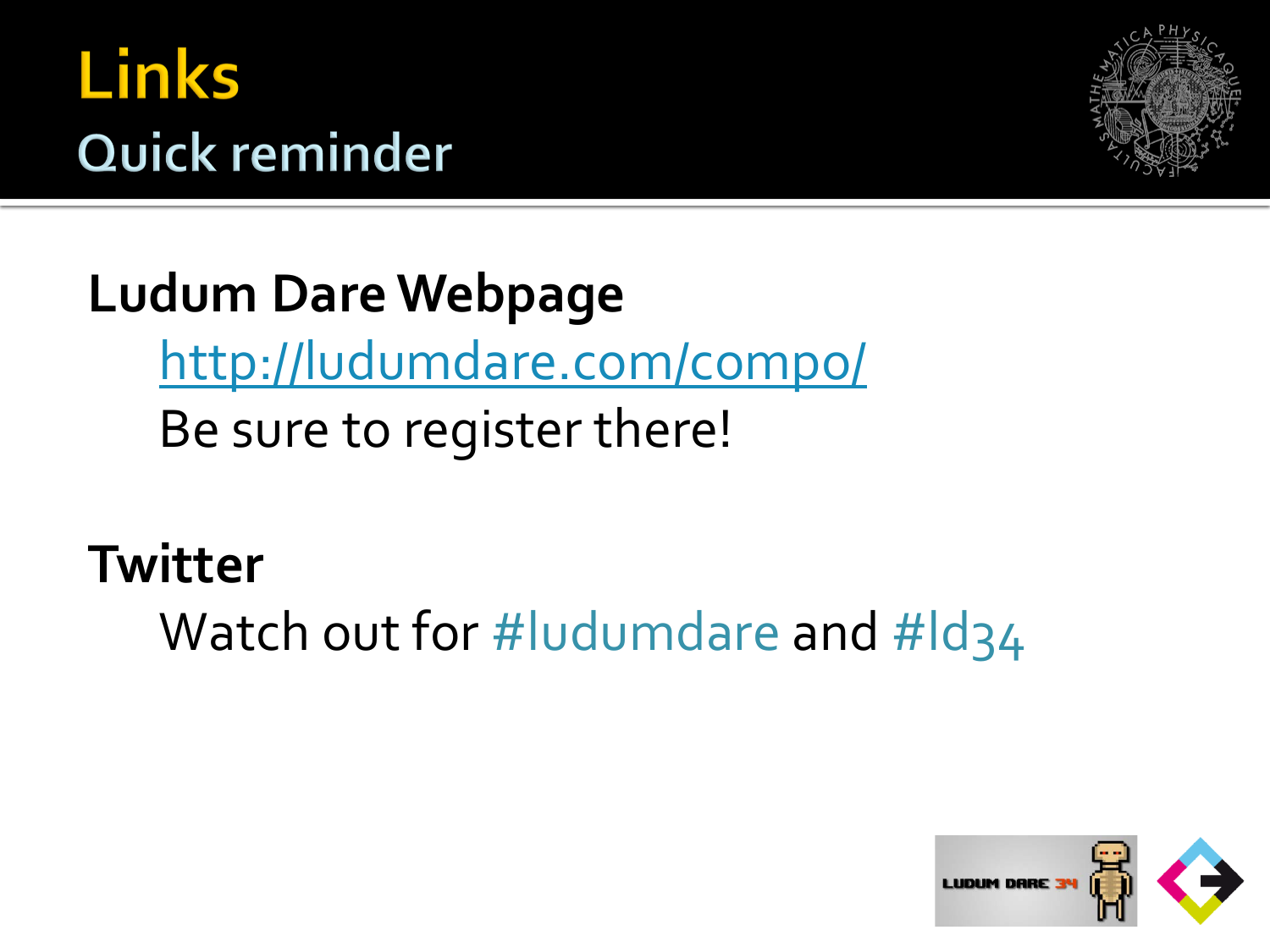### **ogram Outline**



#### **11.4.2015 Friday**

### **16:00-16:30 People IN**

We expect people to pour in to the site

#### **16:30-18:00 Cool stuff on site**

Oculus Rift ( $2x$ ), Kinect SDK ( $1x$ ), Google Cardboard ( $3x$ ), Titan X computer

#### **18:00-24:00Warmup**

- Prepare yourself for the gamedev
- Setup repository, the project, get your framework together, etc.

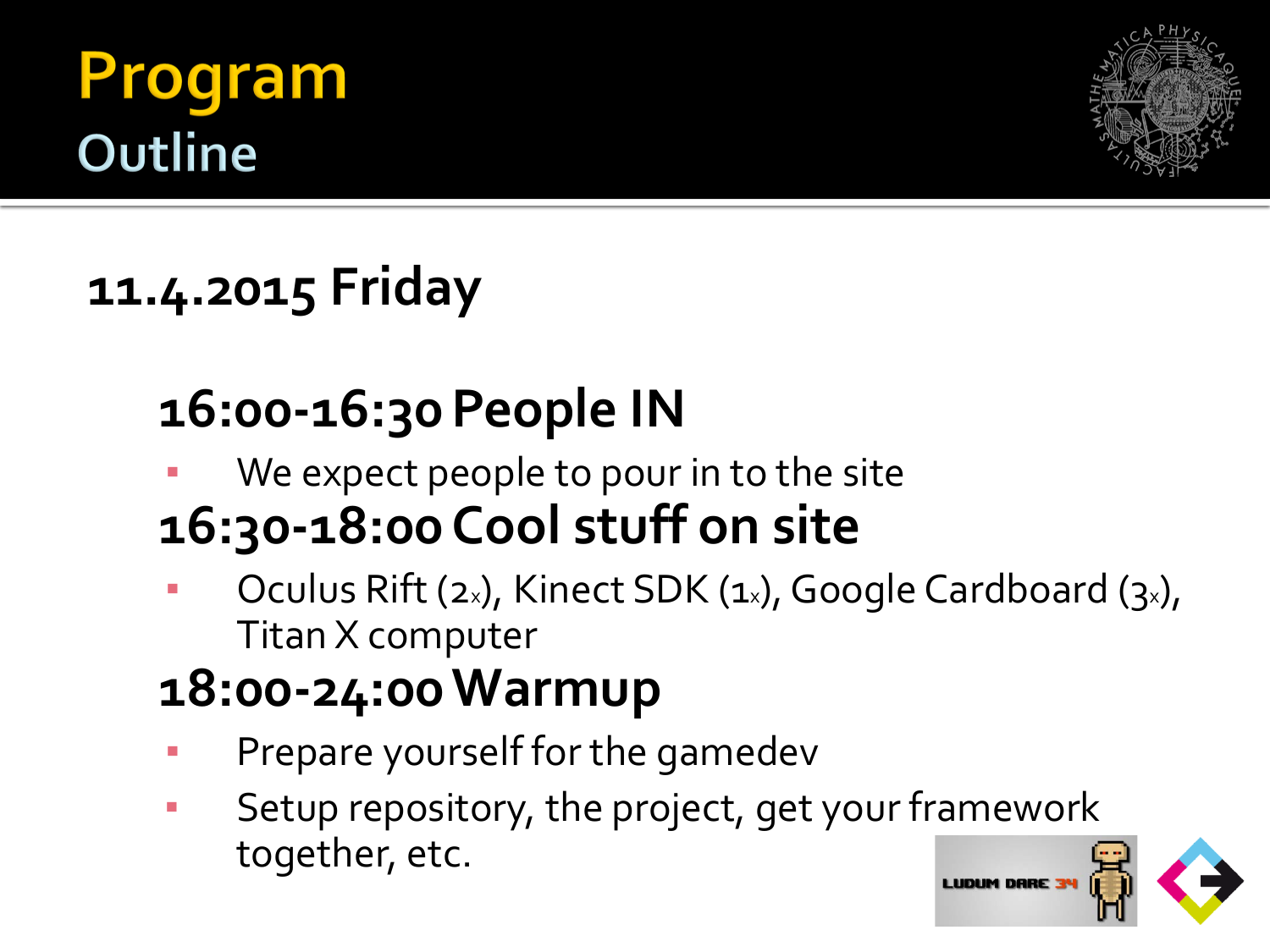### rogram Outline



#### **12.4.2015 Saturday**

#### **00:00-03:00 Warmup**

- Finish your preparation
- **03:00 Theme Announcement**
- LD34 Theme announced, game jam starts **03:00-18:00 Coding 18:00-19:00Playtesting**

Show what you've got to other jamers on site! **19:00-24:00Coding**

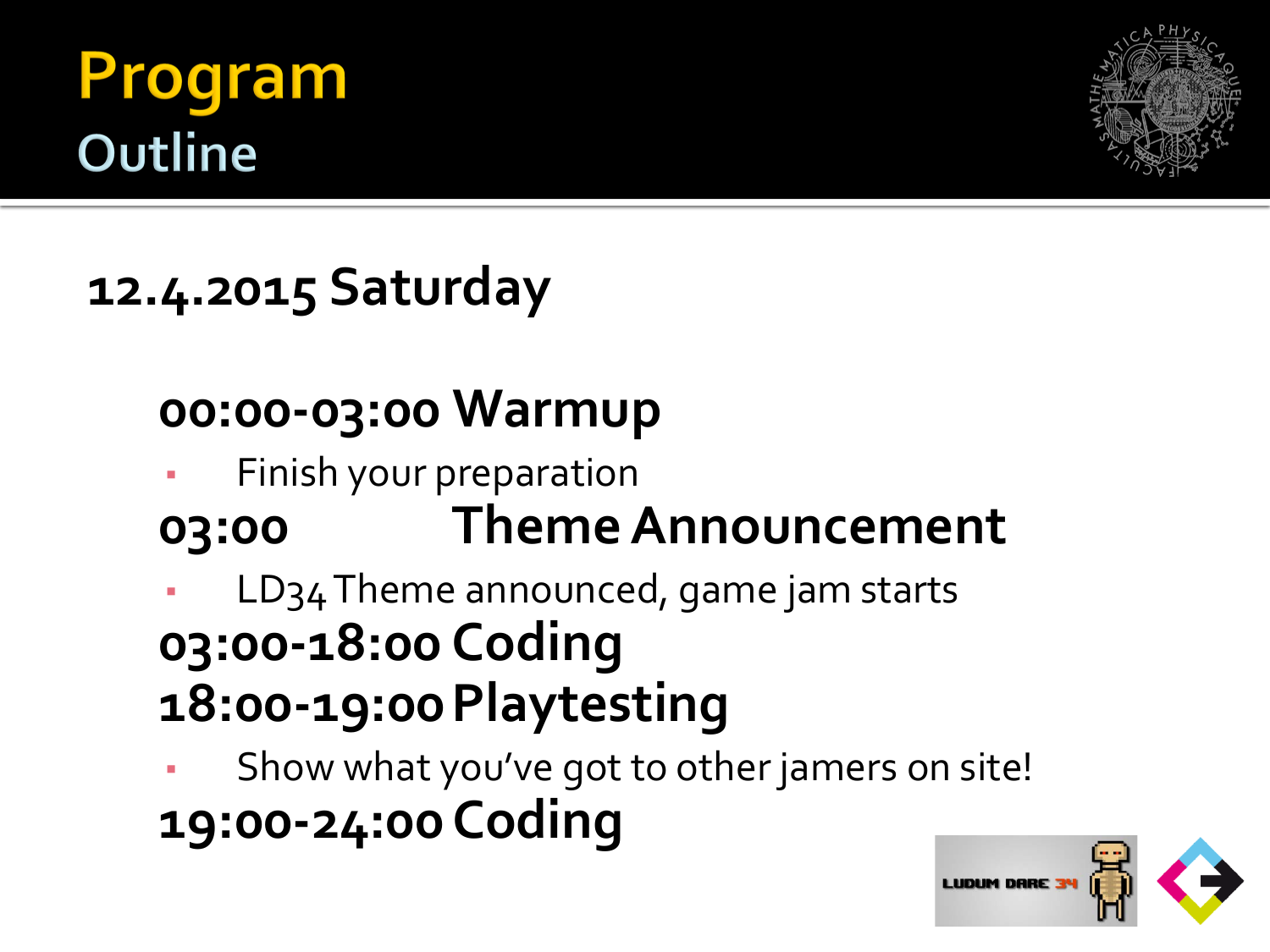### Program Outline



**13.4.2015 Sunday**

#### **00:00-18:00Coding 18:00-19:00Playtesting**

Show what you've got to other jamers on site! **19:00-24:00Coding**

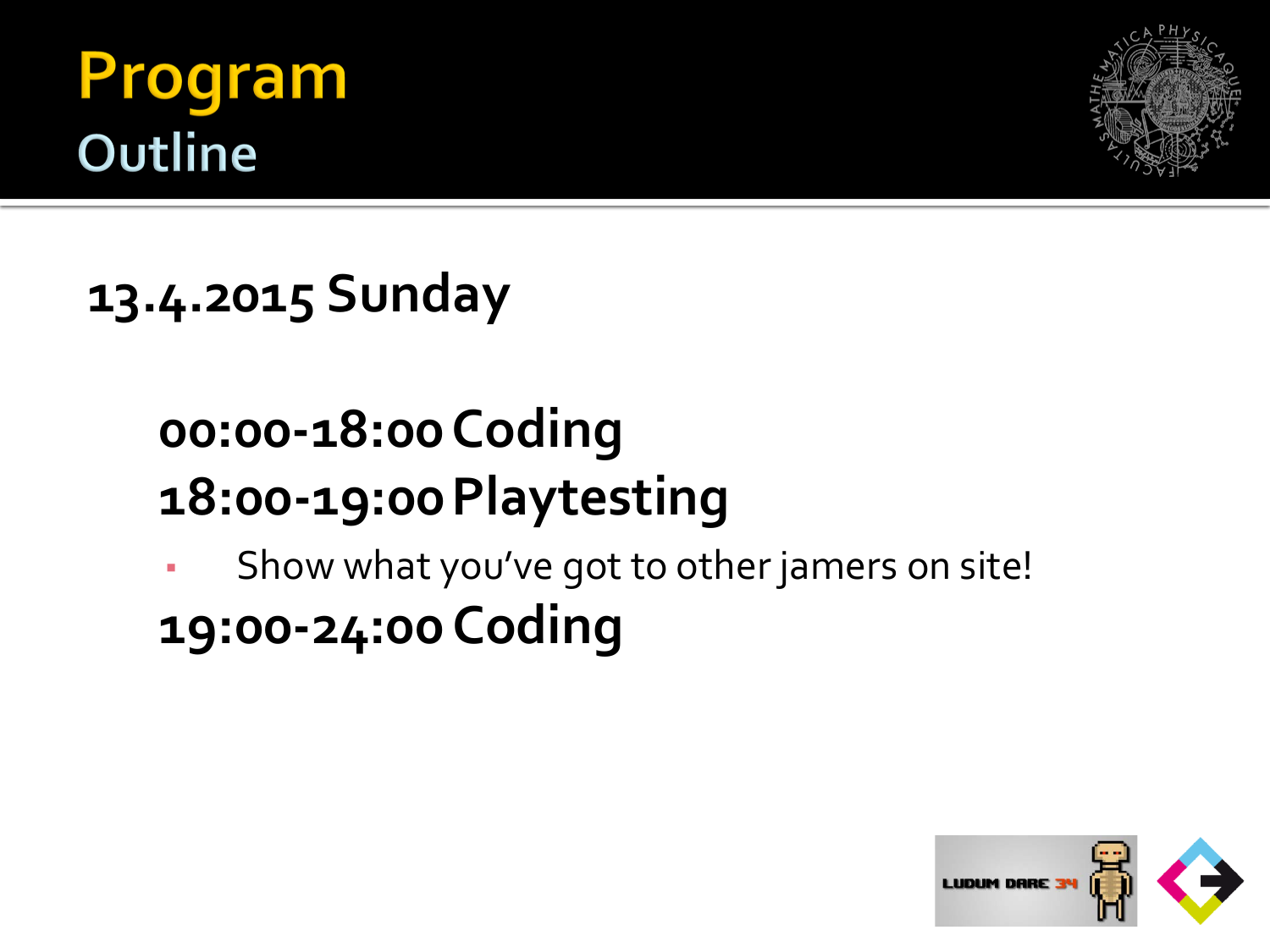### rogram **Outline**



**14.4.2015 Monday**

#### **00:00-02:00 Coding 02:00-03:00 Finishing THE COMPO**

THE COMPO (singles) is about to finish!

#### **03:00-04:00THE COMPO Submission Hour**

You have to submit your COMPO work for good!

**04:00-07:00 Coding 07:00-08:00The End** *At least here…* **08:00-24:00Coding Somewhere**

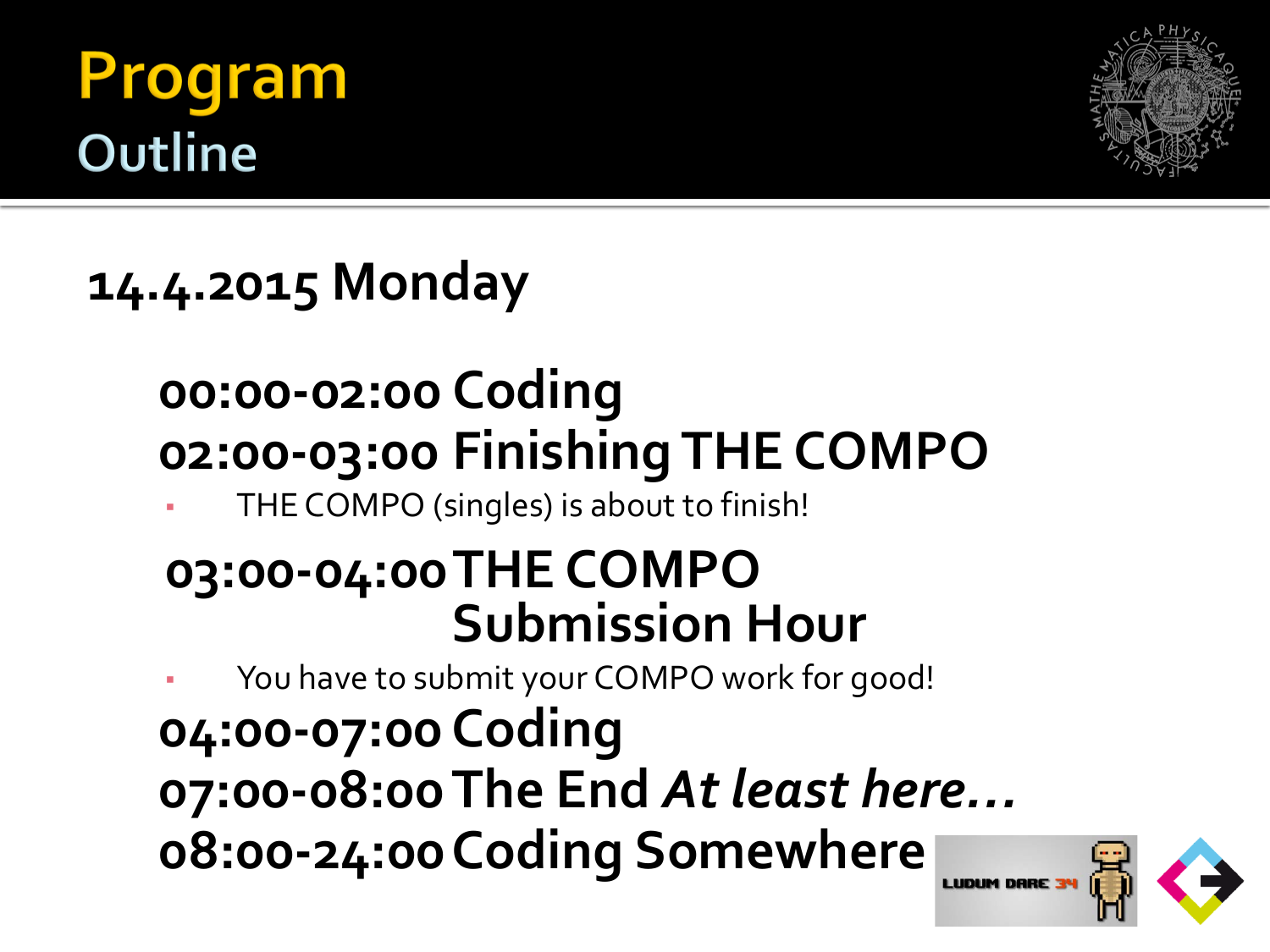### Program **Outline**



**15.4.2015 Tuesday**

# **00:00-02:00 Coding 02:00-03:00 Finishing THE JAM**

THE JAM (teams) is about to finish!

### **03:00-04:00 THE JAM Submission Hour**

You have to submit your JAM work for good!

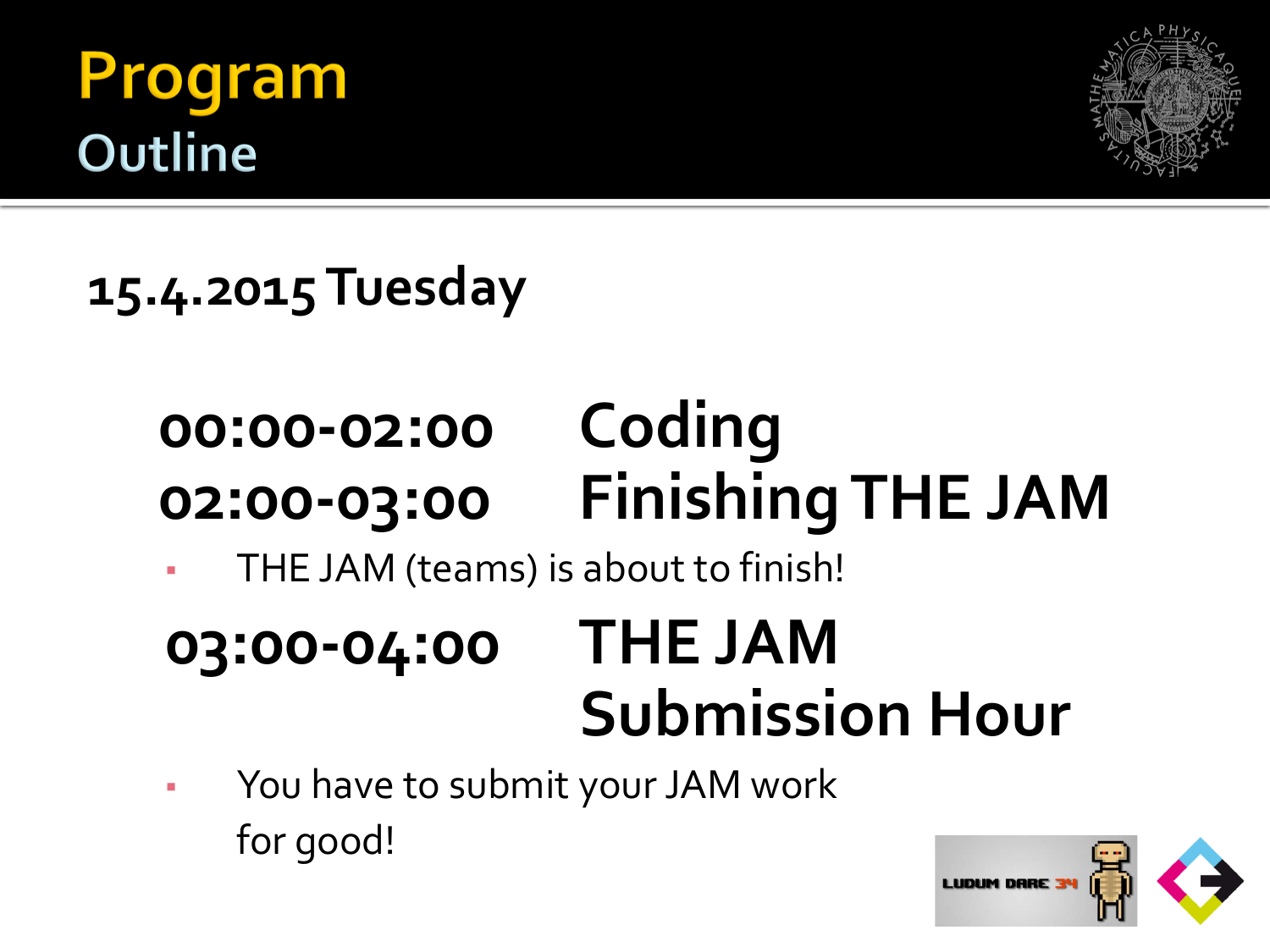# We kindly ask you Not To...



- Don't wander around the building please.
- **Don't be too noisy.**

### **Thank you and have fun gamedeving!**